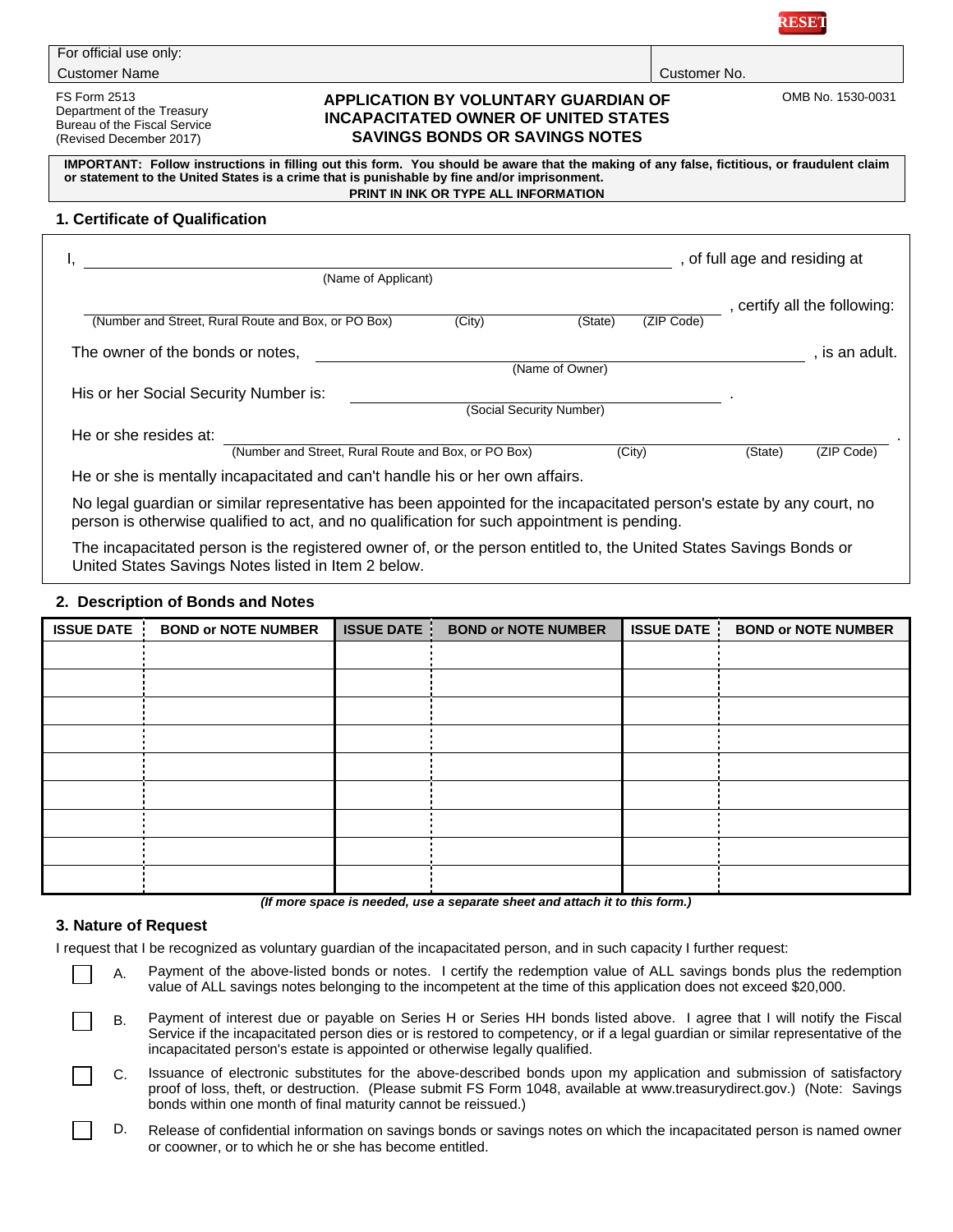# **4. Delivery Instructions** *(Read Item 4 in the Instructions before completing this section.)* Please deposit my funds directly, as authorized below.

|    |                                                                                                                                                                                                                   | (Name or Names on the Account)                            |                     |
|----|-------------------------------------------------------------------------------------------------------------------------------------------------------------------------------------------------------------------|-----------------------------------------------------------|---------------------|
|    | (Depositor's Account No.)                                                                                                                                                                                         | Checking<br>Savings<br>Type of Account:                   |                     |
|    | Bank Routing No. (nine digits)                                                                                                                                                                                    | (Name of Bank)                                            | (Phone No. of Bank) |
|    | 5. Supporting Information                                                                                                                                                                                         |                                                           |                     |
|    | In support of the above request(s), I declare that my answers to the following questions and the other information given below are true<br>and complete, to the best of my knowledge and belief.                  |                                                           |                     |
| Α. | (1) What is your relationship to the incapacitated person?                                                                                                                                                        |                                                           |                     |
|    | Are you contributing to his or her care and support?<br>(2)                                                                                                                                                       | <b>YES</b><br><b>NO</b>                                   |                     |
|    | Are any other persons or agencies contributing?<br>(3)                                                                                                                                                            | <b>YES</b><br><b>NO</b>                                   |                     |
|    |                                                                                                                                                                                                                   | If YES, please give names and addresses on the next page. |                     |
|    | <b>Other contributors</b><br><b>NAME</b>                                                                                                                                                                          | <b>ADDRESS</b>                                            |                     |
|    |                                                                                                                                                                                                                   |                                                           |                     |
|    |                                                                                                                                                                                                                   |                                                           |                     |
|    |                                                                                                                                                                                                                   |                                                           |                     |
| В. | Describe the incapacitated person's disability:                                                                                                                                                                   |                                                           |                     |
|    | Has he or she been declared mentally incompetent by a court or governmental agency?<br>(Proof of incompetency is required - see Item 5B in the Instructions.)                                                     | <b>YES</b>                                                | <b>NO</b>           |
| C. | Is the incapacitated person a patient in a hospital or other institution operated by a federal, state, or other governmental agency?<br><b>YES</b><br><b>NO</b><br>If YES, furnish the agency's name and address: |                                                           |                     |

D. Does the incapacitated person own any savings bonds or savings notes in addition to those described on this form? YES NO If *YES*, list the additional holdings by issue date, face amount, serial number, and registration on a separate sheet of paper and attach it to this form.

# **6. Signatures and Certification**

#### *Applicant - You must wait until you are in the presence of a certifying officer to sign this form.*

I petition the Secretary of the Treasury for completion of the transactions requested above as authorized by law, and if such requests are granted, hereby acknowledge and agree that the proceeds will be used for the benefit and support of the incapacitated person. Upon approval of the requested transactions, I bind myself, my heirs, executors, administrators, successors and assigns, jointly and severally, to hold the United States harmless as the result of any claim by any other parties having, or claiming to have, interests in the bonds or notes and, upon demand by the Department of the Treasury, to indemnify unconditionally the United States and to repay the Department of the Treasury all sums of money which the Department may pay to me as voluntary guardian, including any interest, administrative costs and penalties, or losses incurred as a result of such payment. I declare under penalty that I have not knowingly furnished any false, fictitious, or fraudulent information.

## **Sign Here:**

|                          | (Type or Print Name)       |                  |
|--------------------------|----------------------------|------------------|
| (Social Security Number) | (Daytime Telephone Number) | (E-Mail Address) |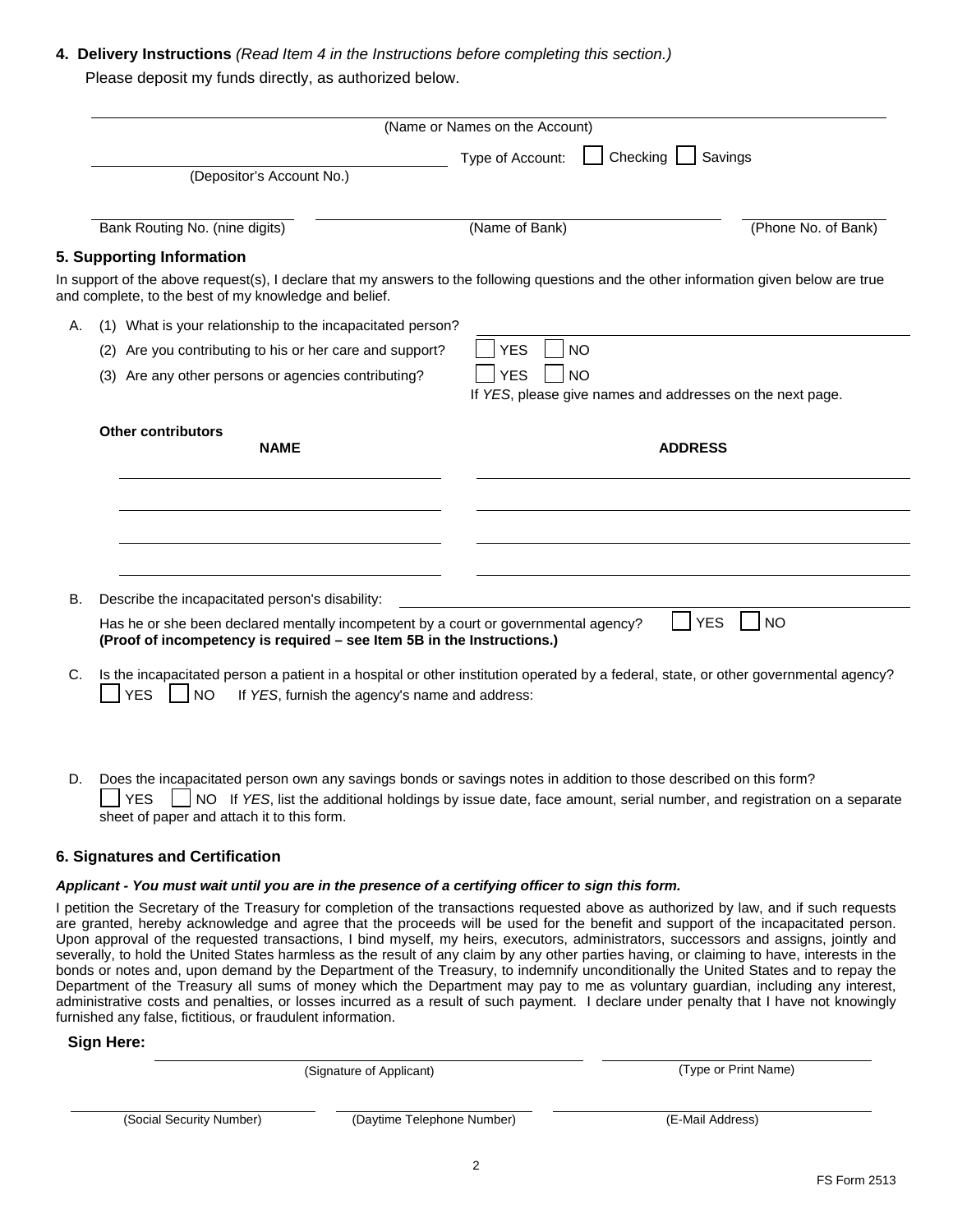| Instructions to Certifying Officer:<br>1. Name of person(s) who appeared and date of appearance <b>MUST</b> be completed.<br>2. Medallion stamps require an original signature.<br>3. Person(s) must sign in your presence. |                                   |                                             |  |  |  |
|-----------------------------------------------------------------------------------------------------------------------------------------------------------------------------------------------------------------------------|-----------------------------------|---------------------------------------------|--|--|--|
| I CERTIFY that                                                                                                                                                                                                              |                                   | , whose identity is known or was            |  |  |  |
|                                                                                                                                                                                                                             | (Name[s] of Persons Who Appeared) |                                             |  |  |  |
| proven to me, personally appeared before me this                                                                                                                                                                            | day of                            |                                             |  |  |  |
|                                                                                                                                                                                                                             |                                   | (Month / Year)                              |  |  |  |
| at                                                                                                                                                                                                                          | , and signed this form.           |                                             |  |  |  |
| (City / State)                                                                                                                                                                                                              |                                   |                                             |  |  |  |
| (OFFICIAL STAMP                                                                                                                                                                                                             |                                   | (Signature and Title of Certifying Officer) |  |  |  |
| <b>OR SEAL)</b>                                                                                                                                                                                                             | (Name of Financial Institution)   |                                             |  |  |  |
| <b>ACCEPTABLE CERTIFICATIONS: Financial institution's</b><br>official seal or stamp (such as corporate seal, signature                                                                                                      |                                   | (Address)                                   |  |  |  |
| guaranteed stamp, or medallion stamp). Brokers must use a<br>medallion stamp.                                                                                                                                               | (City / State / ZIP Code)         |                                             |  |  |  |
| (Notary certification is NOT acceptable.)                                                                                                                                                                                   |                                   | (Telephone)                                 |  |  |  |

**Consents of Other Contributors -** *You must wait until you are in the presence of a certifying officer to sign this form.*  For more than two signatures, use this form and the form "Certification Attachment" (PD F 2778-1), available at www.treasurydirect.gov.

I (We) consent to the action(s) requested in this application.

| Sign here:                                                                                                                                                                                                           | (Signature)                                         | Sign here:                    |                                             | (Signature)                                         |            |
|----------------------------------------------------------------------------------------------------------------------------------------------------------------------------------------------------------------------|-----------------------------------------------------|-------------------------------|---------------------------------------------|-----------------------------------------------------|------------|
|                                                                                                                                                                                                                      | (Number and Street, Rural Route and Box, or PO Box) |                               |                                             | (Number and Street, Rural Route and Box, or PO Box) |            |
| (City)                                                                                                                                                                                                               | (State)<br>(ZIP Code)                               |                               | (City)                                      | (State)                                             | (ZIP Code) |
| Instructions to Certifying Officer:<br>1. Name of person(s) who appeared and date of appearance MUST be completed.<br>2. Medallion stamps require an original signature.<br>3. Person(s) must sign in your presence. |                                                     |                               |                                             |                                                     |            |
| I CERTIFY that                                                                                                                                                                                                       |                                                     | (Name of Person Who Appeared) |                                             | , whose identity is known or was                    |            |
| proven to me, personally appeared before me this                                                                                                                                                                     |                                                     |                               | day of                                      |                                                     |            |
|                                                                                                                                                                                                                      |                                                     |                               |                                             | (Month / Year)                                      |            |
| at                                                                                                                                                                                                                   |                                                     | , and signed this form.       |                                             |                                                     |            |
|                                                                                                                                                                                                                      | (City / State)                                      |                               |                                             |                                                     |            |
| <b>(OFFICIAL STAMP</b>                                                                                                                                                                                               |                                                     |                               | (Signature and Title of Certifying Officer) |                                                     |            |
| OR SEAL)                                                                                                                                                                                                             |                                                     |                               | (Name of Financial Institution)             |                                                     |            |
| <b>ACCEPTABLE CERTIFICATIONS: Financial institution's</b><br>official seal or stamp (such as corporate seal, signature<br>quaranteed stamp, or medallion stamp). Brokers must use a<br>medallion stamp.              |                                                     |                               | (Address)                                   |                                                     |            |
|                                                                                                                                                                                                                      |                                                     |                               | (City / State / ZIP Code)                   |                                                     |            |
| (Notary certification is NOT acceptable.)                                                                                                                                                                            |                                                     |                               | (Telephone)                                 |                                                     |            |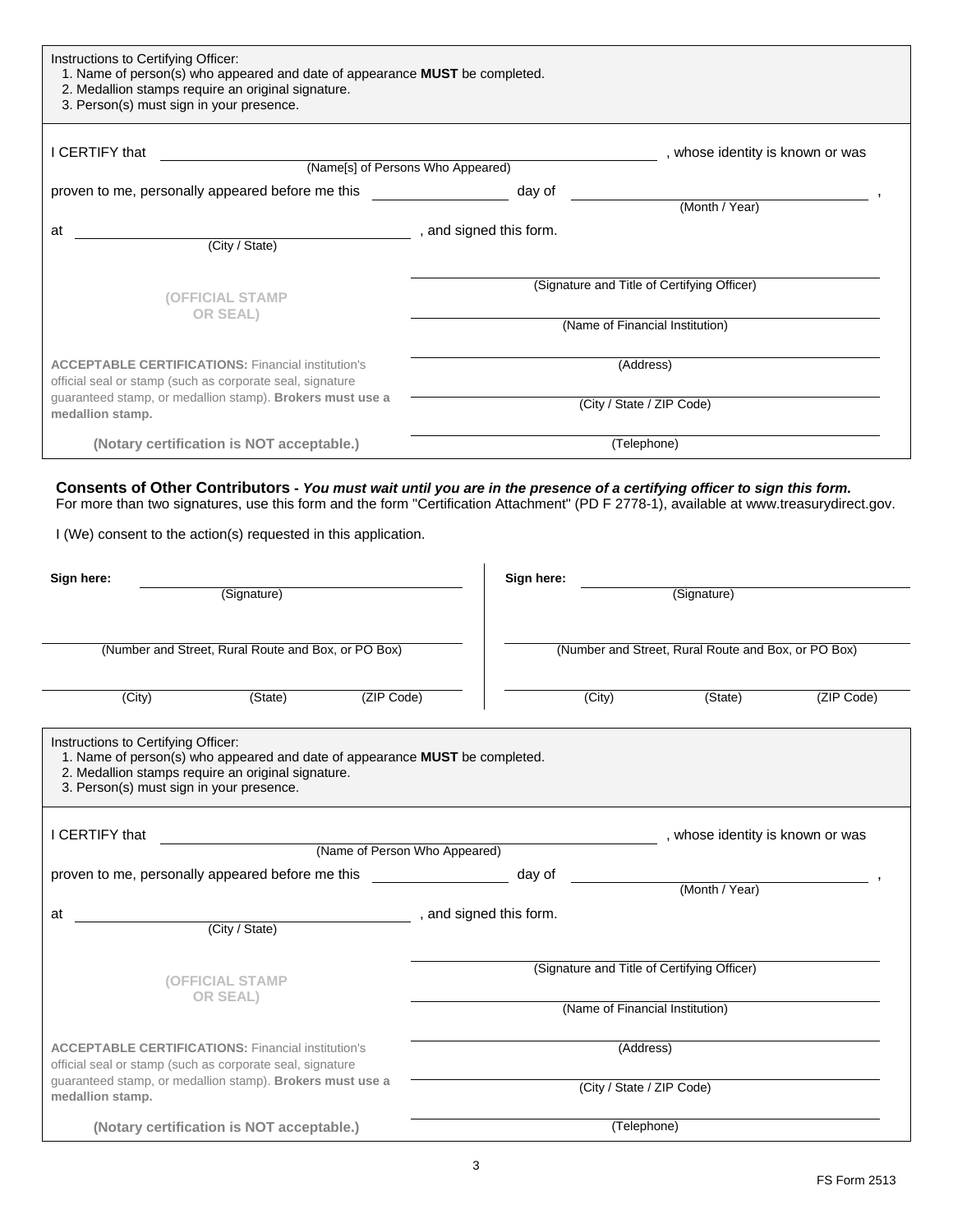| I CERTIFY that                                                                                                                                                                                          | (Name of Person Who Appeared) | , whose identity is known or was                                               |
|---------------------------------------------------------------------------------------------------------------------------------------------------------------------------------------------------------|-------------------------------|--------------------------------------------------------------------------------|
| proven to me, personally appeared before me this                                                                                                                                                        | day of                        | (Month / Year)                                                                 |
| at<br>(City / State)                                                                                                                                                                                    | , and signed this form.       |                                                                                |
| (OFFICIAL STAMP<br><b>OR SEAL)</b>                                                                                                                                                                      |                               | (Signature and Title of Certifying Officer)<br>(Name of Financial Institution) |
| <b>ACCEPTABLE CERTIFICATIONS: Financial institution's</b><br>official seal or stamp (such as corporate seal, signature<br>guaranteed stamp, or medallion stamp). Brokers must use a<br>medallion stamp. |                               | (Address)<br>(City / State / ZIP Code)                                         |
| (Notary certification is NOT acceptable.)                                                                                                                                                               |                               | (Telephone)                                                                    |

### **INSTRUCTIONS**

**USE OF FORM –** Use this form to request transactions involving United States Savings Bonds or United States Savings Notes owned by a mentally incapacitated person for whose estate no legal guardian or similar representative has been or is to be appointed or is otherwise qualified, for the following purposes:

- To apply for payment, if the total value of all of the owner's bonds and notes does not exceed \$20,000 and the proceeds will be used for the benefit and support of the incapacitated person. The redemption value of the bonds and notes will be determined as of the date the request is received by the Bureau of the Fiscal Service.
- To apply for reinvestment of matured Series E bonds.
- To apply for payment of interest due on any Series H or Series HH bond registered in the incapacitated person's name.
- To apply for substitute bonds on behalf of an incapacitated owner on account of the loss, theft, or destruction of the originals.
- To apply for authority to receive confidential information to which the incapacitated person is entitled.

**WHO MAY APPLY –** Any relative who is actually supporting or otherwise looking after the affairs of the incapacitated person may apply or, if none, anyone who is a proper person to represent the incapacitated person's interests may apply.

**COMPLETION OF FORM –** Answer all questions and furnish all information called for. If you need more space for any item, use a plain sheet of paper and attach it to the form. Complete and attach any additional form necessary for the requested transaction.

- **ITEM 1.** Furnish all information requested pertaining to yourself and the incapacitated person.
- **ITEM 2.** List by issue date and number those savings bonds and savings notes to which the application relates. Furnish information on a separate sheet as to any other savings bonds or savings notes owned by the incapacitated person.

#### **ITEM 3.** Mark the appropriate box(es) to indicate the nature of your request.

- **A. PAYMENT** Mark this box to request payment of the incapacitated person's bonds and notes. The redemption value of all savings bonds plus the redemption value of all savings notes owned at the time of this application can't exceed \$20,000. If the total redemption value exceeds \$20,000, this form must not be used to request payment; instead, a legal representative must be appointed for the incapacitated person by the court having jurisdiction. If the bonds or notes to be redeemed have been lost, stolen, or destroyed, a FS Form 1048 must **also** be completed and submitted.
- **B.** PAYMENT OF INTEREST Mark this box for payment of interest on Series H or Series HH bonds now owned by the incapacitated person. You must agree that the interest now due or payable will be used for the benefit and support of the incapacitated person. You must also agree to notify the Fiscal Service promptly if there is a change in the status of the incapacitated person. Interest on Series H or Series HH bonds **must** be paid by direct deposit to the owner's account at a financial institution. You must complete a direct deposit form, FS Form 5396 or SF 1199A, and submit it with this application. Forms SF 1199A are available at financial institutions in the United States. The financial institution designated to receive the payment can assist in the completion of the direct deposit form.
- **C. MISSING BONDS** Mark this box If you wish to obtain electronic substitutes for bonds which have been lost, stolen, or destroyed. As voluntary guardian, you must also complete a FS Form 1048 and submit it with this application. If any other person is named on the bonds, he or she must join in signing the FS Form 1048. **NOTE:** For Series EE and Series I bonds, we no longer issue substitute bonds in paper form. We issue those substitute bonds in electronic form, in our online system TreasuryDirect. For more information, go to www.treasurydirect.gov.
- **D. CONFIDENTIAL INFORMATION** Mark this box If you wish to obtain information on savings bonds or savings notes on which the incapacitated person is named owner or coowner, or to which he or she has become entitled.
- **ITEM 4. DELIVERY INSTRUCTIONS -** Furnish the name(s) on the account, the account number, the type of account, and the financial institution's name, routing number, and phone number. You may need to contact the financial institution to obtain the routing number.